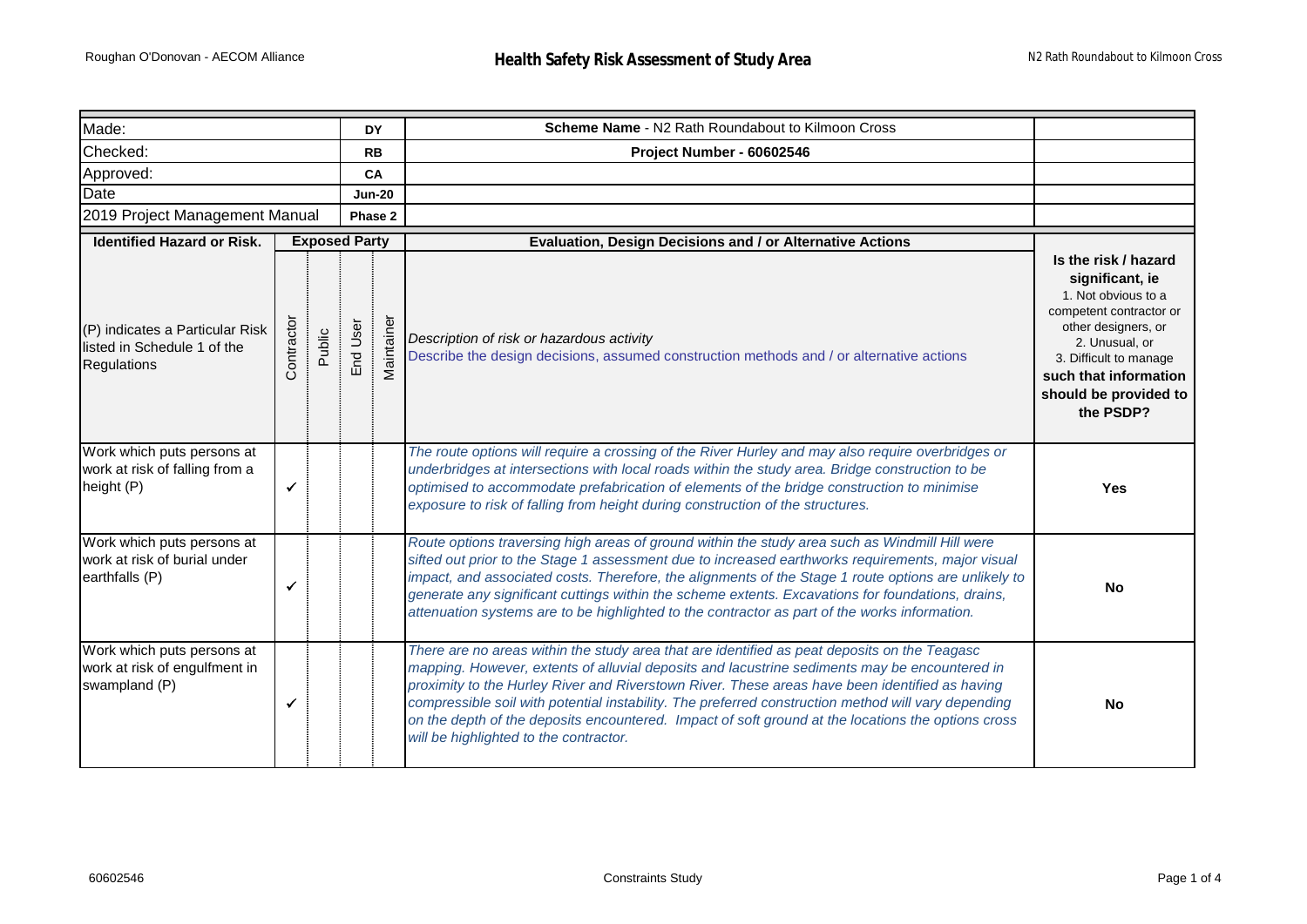| <b>Identified Hazard or Risk.</b>                                                                     | <b>Exposed Party</b> |        |          |            | Evaluation, Design Decisions and / or Alternative Actions                                                                                                                                                                                                                                                                                                                                                                                                                                                                                                                                                                                                                                                                                                                            |                                                                                                                                                                                                                             |
|-------------------------------------------------------------------------------------------------------|----------------------|--------|----------|------------|--------------------------------------------------------------------------------------------------------------------------------------------------------------------------------------------------------------------------------------------------------------------------------------------------------------------------------------------------------------------------------------------------------------------------------------------------------------------------------------------------------------------------------------------------------------------------------------------------------------------------------------------------------------------------------------------------------------------------------------------------------------------------------------|-----------------------------------------------------------------------------------------------------------------------------------------------------------------------------------------------------------------------------|
| (P) indicates a Particular Risk<br>listed in Schedule 1 of the<br>Regulations                         | Contractor           | Public | End User | Maintainer | Description of risk or hazardous activity<br>Describe the design decisions, assumed construction methods and / or alternative actions                                                                                                                                                                                                                                                                                                                                                                                                                                                                                                                                                                                                                                                | Is the risk / hazard<br>significant, ie<br>1. Not obvious to a<br>competent contractor or<br>other designers, or<br>2. Unusual, or<br>3. Difficult to manage<br>such that information<br>should be provided to<br>the PSDP? |
| Work which puts persons at<br>work at risk from chemical or<br>biological substances (P)              | ✓                    |        |          |            | There are a number of sites within the study area that could have the potential for contamination<br>beyond the boundaries of their sites. These include commercial and industrial sites, cemeteries,<br>electrical substations, service stations as well as backfilled quarries. Ground investigation, including<br>chemical testing of any route close to these sites will be implemented to determine whether<br>contamination exists. Where possible, route options will be selected to avoid or allow contaminated<br>ground to remain un-disturbed. Any evidence of contamination shall be highlighted to the tenderers<br>and incorporated within the preliminary health and safety plan, with possible remediation measures<br>incorporated within the tender documentation. | <b>Yes</b>                                                                                                                                                                                                                  |
| Work with ionising radiation<br>requiring the designation of<br>controlled or supervised areas<br>(P) | ✔                    |        |          |            | It is not envisaged that work with ionising radiation will be employed on this project.                                                                                                                                                                                                                                                                                                                                                                                                                                                                                                                                                                                                                                                                                              | N/A                                                                                                                                                                                                                         |
| Work near high voltage power<br>lines (P)                                                             | ✓                    |        |          |            | The Baltrasna-Drybridge 110 kV and Baltrasna-Corduff 110 kV Transmission Lines traverses the<br>study area. There is also further ESB Networks Infrastructure including MV, LV Overhead Line<br>Infrastructure. Liaison with ESB will be ongoing through the route selection and preliminary design<br>phases to determine whether conflicts with MV & HV powerlines exist. Consideration will be given<br>to advance works contracts to divert overhead lines prior to the main construction contract<br>commencing on site.                                                                                                                                                                                                                                                        | <b>Yes</b>                                                                                                                                                                                                                  |
| Work exposing persons at<br>work to the risk of drowning<br>(P)                                       | $\checkmark$         |        |          |            | The route options will include a crossing of the River Hurley. As such there is the possibility of<br>instream works and works adjacent to major watercourses which could put the person at risk of<br>drowning. To mitigate against this risk, new bridges should clear span the waterways where<br>possible to reduce instream works.                                                                                                                                                                                                                                                                                                                                                                                                                                              | <b>Yes</b>                                                                                                                                                                                                                  |
| Work on wells, underground<br>earthworks and tunnels (P)                                              | $\checkmark$         |        |          |            | It is not envisaged that work on wells, underground earthworks or tunnels will be employed on this<br>project.                                                                                                                                                                                                                                                                                                                                                                                                                                                                                                                                                                                                                                                                       | N/A                                                                                                                                                                                                                         |
| Work carried out in a caisson<br>with compressed-air<br>atmosphere (P)                                | ✓                    |        |          |            | It is not envisaged that work in a caisson will be employed on this project.                                                                                                                                                                                                                                                                                                                                                                                                                                                                                                                                                                                                                                                                                                         | N/A                                                                                                                                                                                                                         |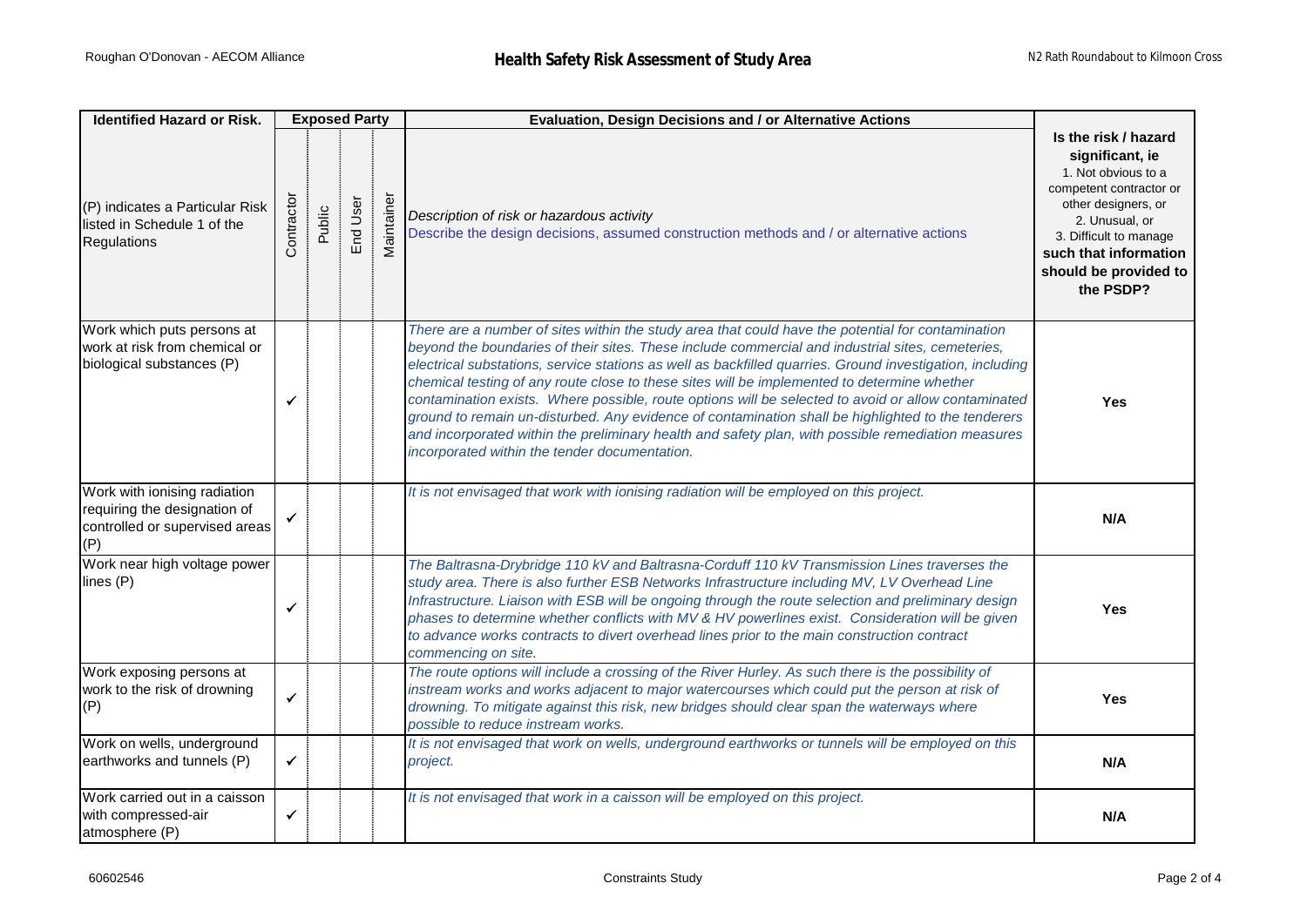| <b>Identified Hazard or Risk.</b>                                                      | <b>Exposed Party</b> |              |          |                | Evaluation, Design Decisions and / or Alternative Actions                                                                                                                                                                                                                                                                                                                                                                                                                                                                                                                                     |                                                                                                                                                                                                                             |
|----------------------------------------------------------------------------------------|----------------------|--------------|----------|----------------|-----------------------------------------------------------------------------------------------------------------------------------------------------------------------------------------------------------------------------------------------------------------------------------------------------------------------------------------------------------------------------------------------------------------------------------------------------------------------------------------------------------------------------------------------------------------------------------------------|-----------------------------------------------------------------------------------------------------------------------------------------------------------------------------------------------------------------------------|
| (P) indicates a Particular Risk<br>listed in Schedule 1 of the<br>Regulations          | Contractor           | Public       | End User | ò<br>Maintaine | Description of risk or hazardous activity<br>Describe the design decisions, assumed construction methods and / or alternative actions                                                                                                                                                                                                                                                                                                                                                                                                                                                         | Is the risk / hazard<br>significant, ie<br>1. Not obvious to a<br>competent contractor or<br>other designers, or<br>2. Unusual, or<br>3. Difficult to manage<br>such that information<br>should be provided to<br>the PSDP? |
| Work involving the use of<br>explosives (P)                                            | $\checkmark$         |              |          |                | It is not envisaged that the use of explosives will be employed on this project.                                                                                                                                                                                                                                                                                                                                                                                                                                                                                                              | N/A                                                                                                                                                                                                                         |
| Work involving the assembly<br>or dismantling of heavy<br>prefabricated components (P) | $\checkmark$         |              |          |                | The works may involve the construction of a structure crossing the River Hurley. It is envisaged that<br>a smaller span arrangement will suffice for this river crossing, as such the potential structure will<br>likely be constructed using precast beams and permanent formwork over the river.                                                                                                                                                                                                                                                                                            | Yes                                                                                                                                                                                                                         |
| <b>Confined Spaces</b>                                                                 | $\checkmark$         |              |          |                | It is possible that the construction of the scheme will involve works within confined spaces. Design<br>options to consider maximising the use of prefabrication.                                                                                                                                                                                                                                                                                                                                                                                                                             | No                                                                                                                                                                                                                          |
| <b>Construction Traffic</b>                                                            | ✓                    |              |          |                | It is likely that a significant amount of construction traffic will be required for the construction of the<br>works. If the preferred option is an offline solution, it is envisaged that the majority of the<br>construction traffic will utilise a haul route within the site, with discreet access points from the<br>national road network as required to facilitate the works.                                                                                                                                                                                                          | <b>Yes</b>                                                                                                                                                                                                                  |
| Railway                                                                                | $\checkmark$         |              |          |                | No current or historic railway lines are located within the study area.                                                                                                                                                                                                                                                                                                                                                                                                                                                                                                                       | N/A                                                                                                                                                                                                                         |
| Demolition                                                                             | ✓                    | $\checkmark$ |          |                | Demolition of properties cannot be ruled out at this stage. The nature of any buildings to be<br>demolished will need to be ascertained to assess the risks and hazards                                                                                                                                                                                                                                                                                                                                                                                                                       | <b>Yes</b>                                                                                                                                                                                                                  |
| Flooding                                                                               | ✓                    |              |          |                | The study area incorporates the Hurley River and Riverstown River and associated tributaries. The<br>Flood mapping indicates that certain areas surrounding the aforementioned rivers are prone to<br>flooding during extreme rainfall events. Appropriate mitigation and safety systems to be<br>implemented by the contractor to minimise potential for flooding during the construction of the<br>scheme and by the designer for the operational phase of the scheme. Details of flooding to be<br>provided to the tenderers and incorporated into the Preliminary Health and Safety Plan. | <b>Yes</b>                                                                                                                                                                                                                  |
| Live Traffic                                                                           | ✔                    |              |          |                | The proposed development may involve the online upgrading of sections of the existing N2, as such<br>traffic management measures will have to be implemented to ensure the operation of the N2 during<br>construction.<br>Offline options will interface with live traffic routes such as the R155 and R152. There may be the<br>possibility of temporary closures of some local roads during the construction of the scheme.                                                                                                                                                                 | <b>Yes</b>                                                                                                                                                                                                                  |